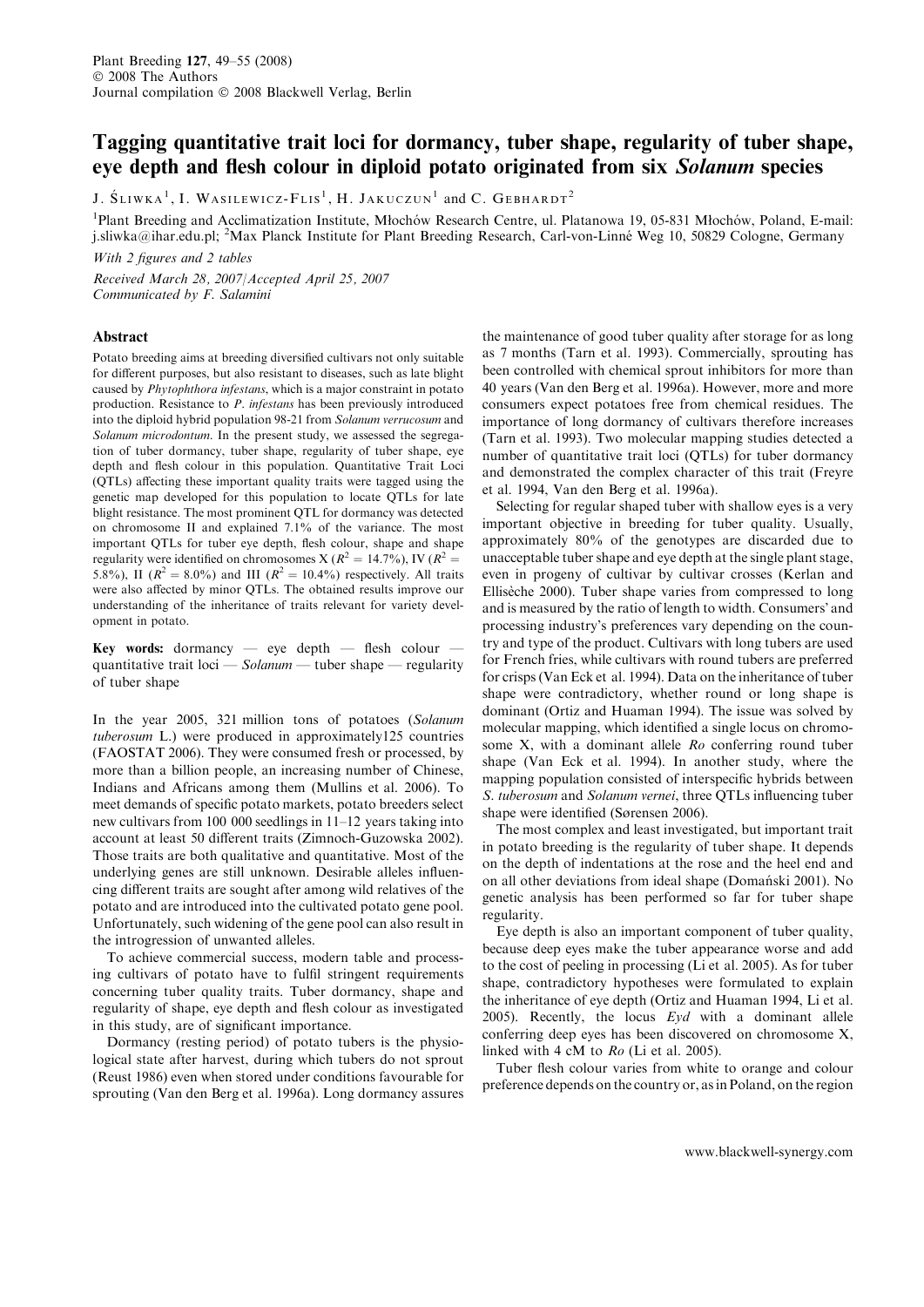of the country. The yellow flesh colour is controlled by the single dominant allele Y at the Y locus on potato chromosome III (Bonierbale et al. 1988). Another allele at the same locus, named Or, encodes orange flesh colour (Brown et al. 1993).

The goal of our study was to identify with DNA-based markers of known position on the 12 potato chromosomes loci, which influence tuber dormancy, shape, regularity of shape, eye depth and flesh colour in the population 98-21 having a number of wild species introgressions (Sliwka et al.) 2007), and to compare them with loci detected in previous studies performed in populations with different origins.

# Materials and Methods

**Plant material:** The diploid potato mapping population 98-21 (2n =  $2x = 24$ ) consisted of 156 individuals and was obtained by crossing the hybrid clones DG 83-1520 (P1) and DG 84-195 (P2), described in Sliwka et al.  $(2007)$ . Based on the pedigree information, the maternal clone DG 83-1520 consisted of 37.6% S. tuberosum (three different dihaploids of S. tuberosum), 28.1% S. chacoense (GLKS 66.51/6/6; PK 133), 12.5% Solanum verrucosum (PI 195170), 12.5% Solanum microdontum (PI 265575), 6.2% S. gourlayi (INTA. 7356) and 3.1% Solanum vungasense (GLKS 67.107/3R), whereas the paternal clone DG 84-195 consisted of 81.3% S. tuberosum (five different dihaploids of S. tuberosum) 15.6% S. chacoense (GLKS 66.51/6/6; CPC 3785) and 3.1% S. yungasense (GLKS 67.107/3R). Population 98-21 was planted in the field in 2 years in April (20.04.2002, 28.04.2003) and harvested in September (20.09.2002, 23.09.2003). Tubers were harvested and then stored at  $7 - 9$ °C.

Tuber dormancy: As an indicator of tuber dormancy, sprouting was evaluated in the beginning of February 2003 and 2004, after 4 months of storage. Each clone was evaluated on the basis of sprouting of whole yield harvested from seven hill-plots. We used a scale from 0 to 5, where 0 indicates lack of sprouting in the majority  $(>50\%)$  of yield,  $1 = 0.1-5$  mm,  $2 = 6-50$  mm,  $3 = 51$  mm 100 mm,  $4 = 101$  mm – 150 mm length of sprouts and 5 indicates sprouts longer than 151 mm.

Tuber shape was determined in 2003 according to Domanski (2001), who described six types of tuber shape, which were transformed into numerical scores from 1 to 6, where  $1 = \text{long}$ ,  $2 = \text{long}$  oval,  $3 = \text{oval}$ ,  $4 = \text{round}$  oval,  $5 = \text{round}$  and  $6 = \frac{2}{3}$ compressed. For clones having tubers with different shapes, mean values of the grades were calculated.

Regularity of tuber shape was evaluated in 2003, using a 1–9 scale, where one means highly malformed tubers and nine means perfectly shaped tubers, taking into account the depth of indentations at the rose and heel end of the tuber, shape uniformity within the clone and other deviations from ideal shape (Domański 2001).

Eye depth was scored in 2003, using a 1–9 scale, where nine means eyes impalpable under the finger and one means eyes deeper than 5 mm (Domański 2001).

Tuber flesh colour was evaluated in January 2003. It was assessed visually on five tubers per clone according to a  $1-6$  scale, where  $1 =$ white,  $2 = \text{grey white}$ ,  $3 = \text{creamy white}$ ,  $4 = \text{pale yellow}$ ,  $5 = \text{yellow}$ ,  $6 =$  deep yellow flesh colour.

Marker analysis and map construction: The population 98-21 was genotyped by polymerase chain reaction for 73 segregating marker alleles distributed on all 12 potato chromosomes as described previously (Silwka et al. 2007). Mapping was performed with the software package MAPRF (E. Ritter, NEIKER, 01080, Victoria, Spain; Ritter et al. 1990). The map consisted of 35 and 38 marker alleles inherited from DG 83-1520 and DG 94-195 respectively. The marker alleles were assembled into separate parental linkage groups for DG 83-1520 and DG 84-195. Linkage groups were joined on the basis of 17 codominant markers.

Statistical analyses: Normal distribution of the phenotypic data was checked with the Kolmogorov–Smirnov test. The relationships between the traits were evaluated by linear Pearson's correlation coefficients. Marker/trait linkages were estimated by the Mann– Whitney's U-test. We chose the non-parametric Mann–Whitney's U-test for marker/trait linkage analysis because the distributions of all the investigated traits deviated from normality, most likely due to discontinuous assessment in scales and limited range of grades. Marker/trait linkages at  $P \le 0.010$  were considered significant. Additionally, marker/trait linkages of markers located closely to the QTLs and significant at  $P < 0.05$  were noted. The effects of QTLs were presented as percentage of variance explained by the markers, calculated by ANOVA. The effects of interactions between markers were estimated by a two-way ANOVA. All statistical analyses were performed using computer programs SPSS 10.0 for Windows (SPSS Inc., Chicago, IL, USA) and STATISTICA for Windows (Stat Soft, Inc., Tulsa, OK, USA).

#### Results

The parent DG 83-1520 (P1) sprouted weakly (grade 1), its tubers were round-oval (3.5) with fairly good regularity of shape (6), medium shallow eyes (6) and grey-white tuber flesh (2). The parent DG 84-195 (P2) had similar dormancy (grade 1), round tubers (5.2) of slightly worse shape regularity (5.2), medium to medium-shallow eye depth (5.5) and pale-yellow tuber flesh (4). All phenotypic traits evaluated in the progeny 98-21 deviated from normality (Fig. 1). Sprouting varied from grade 0 (tubers completely dormant on 139th day of storage in 2003 or on 135th day in 2004) to grade 5 in 2003 (sprouts longer than 151 mm on 139th day of storage) and grade 4 in 2004 (sprouts between 101 and 150 mm of length on 135th day of storage). Almost the full range of tuber shapes was observed in population 98-21, from grade 1 (long) to 5.5 (between round and compressed). Neither highly malformed tubers were noted nor perfect ones. The lowest score of tuber shape regularity was four (20–50% of weakly expressed faults such as protuberances among eyes, spindle or pear-shaped tubers; different types of shapes present; indentations  $\leq$  2–3 mm) and the best score was 6 (fairly good shape regularity, different types of shapes may be present, indentations  $\leq 1.6-2.6$  mm). The range of eye depths was narrowed to grades from 4 (3.1–4.0 mm of depth) to 6.5 (1.3–2.0 mm). Flesh colour varied from greywhite (score 2) to yellow (score 5).

Significant correlations were detected between tuber shape and shape regularity, eye depth and shape regularity and tuber shape and eye depth. Round tubers were usually more regular than the long ones ( $r = 0.361$ ,  $P \le 0.001$ ). Shallow eyes were correlated with higher regularity ( $r = 0.446$ ,  $P < 0.001$ ). Round tubers tended to have deeper eyes  $(r = -0.186,$ P < 0.05). Significant linkages between markers and QTLs were detected for 35 marker alleles, 11 at P < 0.01 and 12 at  $P < 0.001$  for at least one trait and 12 remaining at  $P < 0.05$ (Table 1). The traits investigated here were not significantly correlated with resistance to Phytophthora infestans and mean tuber weight that were analysed in the same population  $(Sliwka et al. 2007)$ .

#### Tuber dormancy QTLs

Quantitative trait loci influencing the dormancy of tubers after 4 months of storage were identified on chromosomes II, V and IX (Table 1, Fig. 2). The most significant QTL was located on chromosome II with the maximum effect close to markers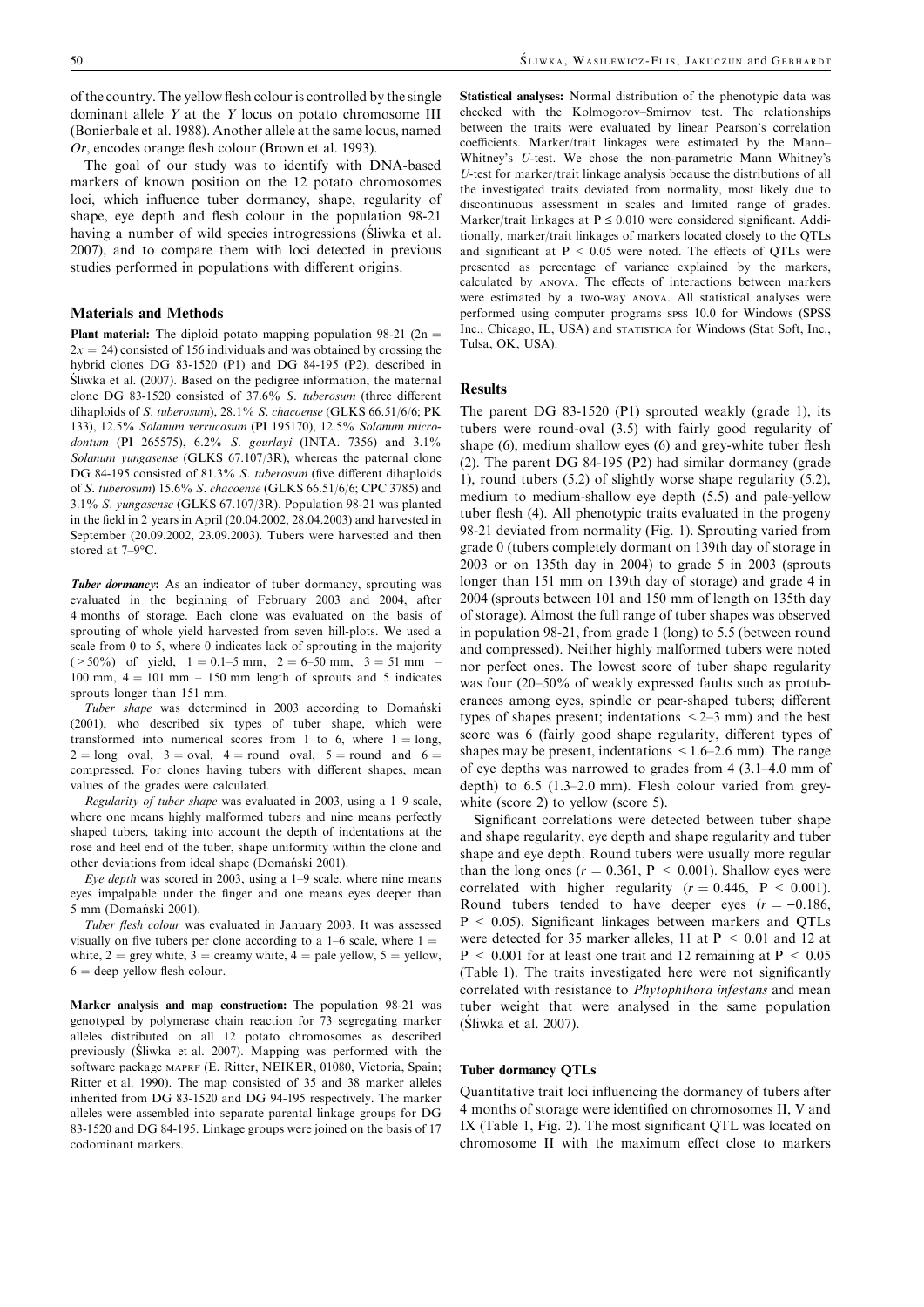

Upper borders of the assessment classes  $(x \leq t$  the border)

Fig. 1: Distributions of mean (2002–2003) sprouting (a), tuber shape (b), regularity of shape (c), eye depth (d) and flesh colour (e) in population 98-21 and their fitness to the normal curve. K-S – Kolmogorov–Smirnov test, d – coefficient calculated for this test, P – probability, the line indicates the normal curve. The scale of assessment depends on the trait, see Materials and Methods. Trait scores of parental clones are marked: P1 – DG 83-1520, P2 – DG 84-195

GP86 and GP321a. Alleles at these loci descending from both parents were significantly linked with sprouting and contributed to shorter dormancy period. The effect of the P1 alleles on sprouting was significant in 2004 and for the 2 year mean (2003–2004), while the effect of the P2 alleles was significant in all data sets, although less significant in 2004 (Table 1). The QTL for sprouting on chromosome V was also detected in all data sets, whereas the QTL on chromosome IX affected only mean sprouting and sprouting in 2004 (Table 1). The QTL for sprouting on chromosome II (P2) linked to marker GP321a explained 9.2% of the variance in 2003 and 7.1% of the variance for mean sprouting. QTLs on chromosomes V and IX explained up to 6.3% and 5.4% of the variance respectively (Table 2).

#### Tuber shape QTLs

The most important QTL for tuber shape was detected also on chromosome II. It was inherited from P2 and the most significant StPAD4 marker allele was linked with longer tuber shape and explained 8.0% of the variance in tuber shape. A second QTL for tuber shape was identified on chromosome XI. The allele also descending from P2 conferred rounder tubers and explained 5.6% of the variance (Tables 1 and 2).

## Regularity of tuber shape QTLs

Three QTLs for this trait were tagged with the markers. The first one was located on chromosome III (Fig. 2). Significant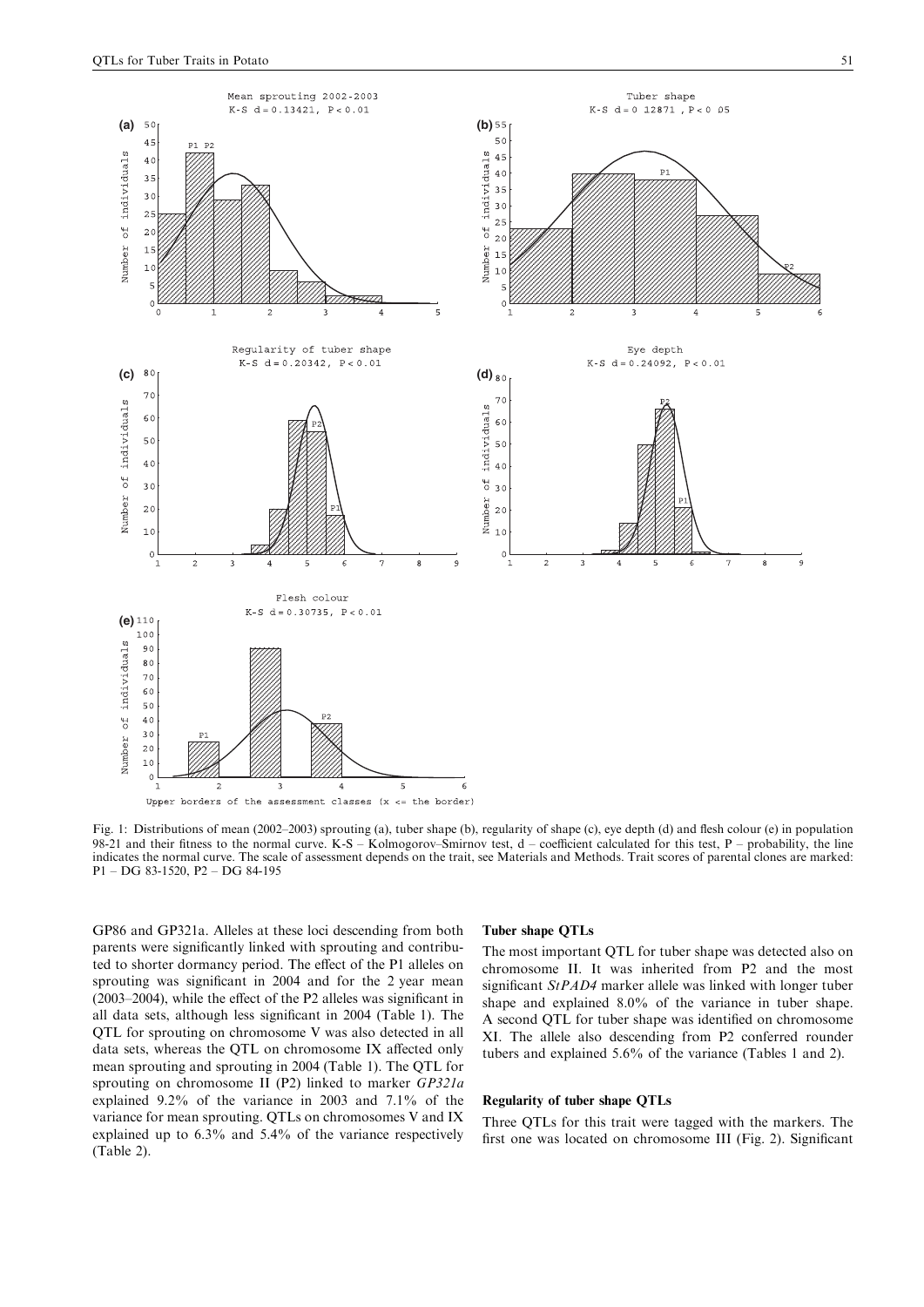| Ch           | Marker and its<br>parental origin | Sprouting<br>2003 | Sprouting<br>2004 | Sprouting<br>mean | Tuber<br>shape | Regularity of<br>shape | Eve<br>depth | Flesh<br>colour |
|--------------|-----------------------------------|-------------------|-------------------|-------------------|----------------|------------------------|--------------|-----------------|
| $\mathbf{I}$ | GP23, P1                          |                   | 0.011             | 0.042             |                |                        |              |                 |
|              | GP86, P1                          |                   | 0.006             | 0.028             |                |                        |              |                 |
|              | GP321a, P1                        |                   | 0.033             |                   |                |                        |              | 0.017           |
|              | StDND1, P1                        |                   |                   |                   | 0.018          |                        |              | 0.031           |
|              | StPAD4, P2                        | 0.007             |                   | 0.014             | 0.000          |                        |              |                 |
|              | GP205, P2                         | 0.001             | 0.021             | 0.001             | 0.005          |                        |              |                 |
|              | GP86, P2                          | 0.000             | 0.010             | 0.001             | 0.014          |                        |              |                 |
|              | GP321a, P2                        | 0.000             | 0.022             | 0.001             | 0.023          |                        |              |                 |
|              | GP26, P2                          | 0.000             | 0.031             | 0.001             |                |                        |              |                 |
|              | StDND1, P2                        | 0.007             |                   | 0.032             |                |                        | 0.031        |                 |
| III          | GP295, P1                         |                   |                   |                   |                |                        | 0.009        |                 |
|              | BA202k7t3b, P2                    |                   |                   |                   |                | 0.000                  |              |                 |
|              | GP <sub>1</sub> a, P <sub>2</sub> |                   |                   |                   |                | 0.000                  |              |                 |
|              | GP25, P2                          |                   |                   |                   |                | 0.000                  | 0.007        |                 |
|              | P1G7, P2                          |                   |                   |                   |                | 0.009                  |              |                 |
|              | GP295, P2                         | 0.019             |                   | 0.017             |                | 0.003                  | 0.001        | 0.016           |
| IV           | Ci7, P1                           |                   |                   |                   |                |                        |              | 0.005           |
| V            | GP186, P1                         |                   |                   |                   |                | 0.000                  | 0.015        |                 |
|              | BA47f2, P1                        |                   |                   |                   |                | 0.000                  | 0.005        |                 |
|              | CP113, P1                         | 0.003             | 0.010             | 0.002             |                |                        |              |                 |
|              | GP78, P2                          | 0.023             | 0.004             | 0.005             |                |                        | 0.043        |                 |
|              | StNPR1, P2                        |                   |                   |                   |                |                        | 0.010        |                 |
| IX           | GP173b, P2                        |                   | 0.006             | 0.025             |                |                        |              |                 |
|              | GP39, P2                          |                   | 0.003             | 0.019             |                |                        |              |                 |
| X            | TPT, P1                           |                   |                   |                   |                |                        | 0.000        |                 |
|              | TG63, P1                          |                   |                   |                   |                |                        | 0.000        |                 |
|              | GP287, P1                         |                   |                   |                   | 0.041          |                        | 0.000        |                 |
|              | CP72, P1                          |                   |                   |                   |                |                        | 0.040        |                 |
|              | BA66k2t3, P1                      |                   |                   |                   |                |                        | 0.046        |                 |
|              | CP72, P2                          |                   |                   |                   | 0.034          |                        |              |                 |
|              | BA113a17, P2                      |                   |                   |                   | 0.013          |                        |              |                 |
| XI           | BA228d23t3, P2                    |                   |                   |                   | 0.021          | 0.008                  |              | 0.024           |
|              | BA88b3t7, P2                      |                   |                   |                   | 0.005          | 0.030                  |              |                 |
|              | GP38, P2                          |                   |                   |                   | 0.045          |                        |              |                 |
| XII          | GP229, P1                         |                   |                   |                   |                |                        |              | 0.006           |

Table 1: Significant marker-trait linkages calculated by Mann–Whitney's U-test

P-values  $\leq 0.01$  are in bold.



Fig. 2: Population 98-21 – QTL map. Rectangles show locations of quantitative trait loci for sprouting (black), eye depth (dotted), tuber flesh colour (with black and white squares), tuber shape (striped) and shape regularity (grey)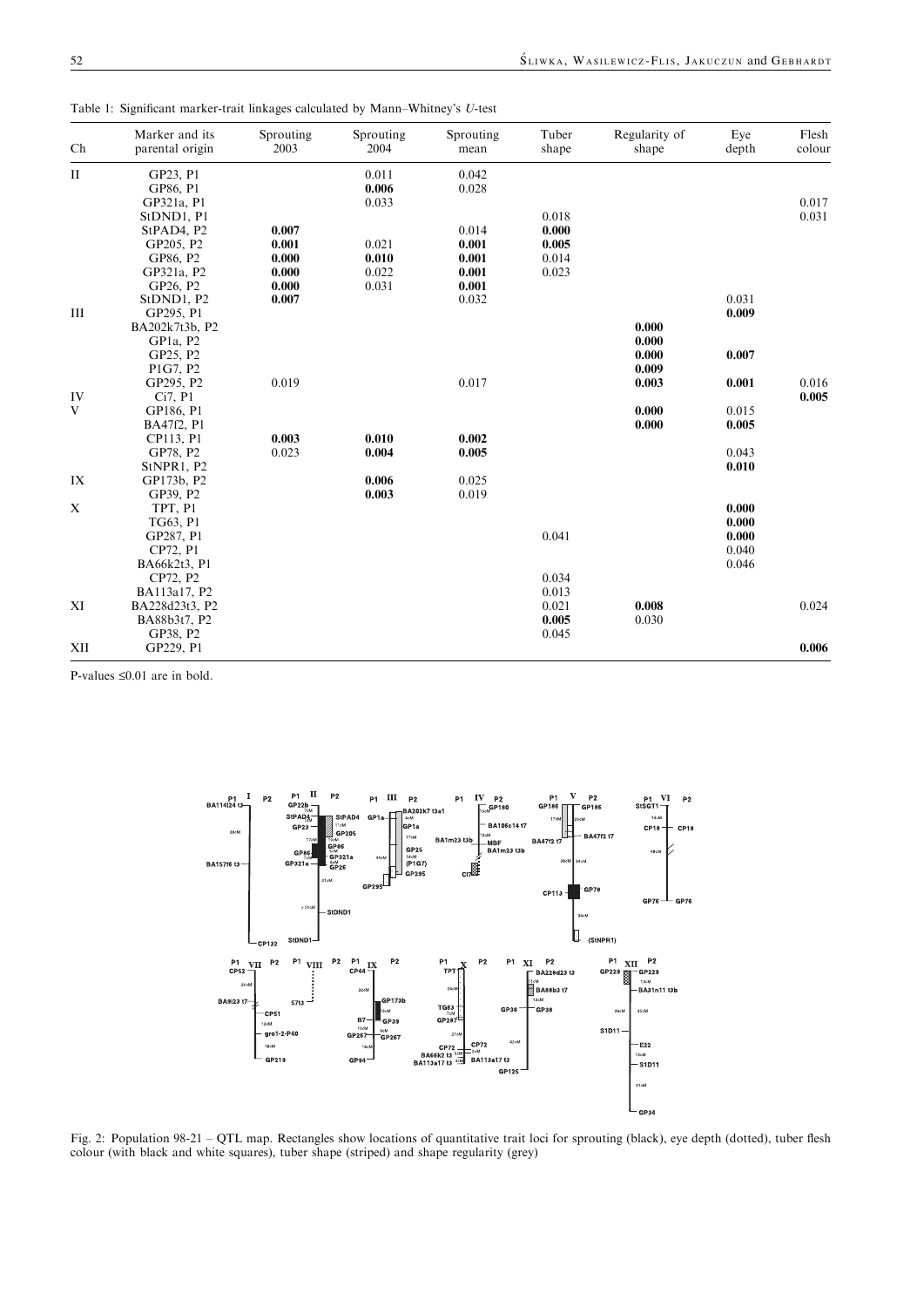Table 2: Percent of variance explained by markers  $(R^2)$  $\sim$  Ch

| Ch           | Marker and<br>its parental origin | Sprouting<br>2003 | Sprouting<br>2004 | Sprouting<br>mean | Tuber<br>shape | Regularity<br>of shape | Eye<br>depth | Flesh<br>colour |
|--------------|-----------------------------------|-------------------|-------------------|-------------------|----------------|------------------------|--------------|-----------------|
| $\mathbf{I}$ | GP23, P1                          |                   | 3.7               | 3.9               |                |                        |              |                 |
|              | GP86, P1                          |                   | 4.9               | 4.2               |                |                        |              |                 |
|              | GP321a, P1                        |                   | 3.0               | 3.5               |                |                        |              | 3.4             |
|              | StDND1, P1                        |                   |                   |                   | 3.9            |                        |              | 3.0             |
|              | StPAD4, P2                        | 4.6               | 2.6               | 4.2               | 8.0            |                        |              |                 |
|              | GP205, P2                         | 7.5               | 4.2               | 6.9               | 5.8            |                        |              |                 |
|              | GP86, P2                          | 7.7               | 4.1               | 7.0               | 4.0            |                        |              |                 |
|              | GP321a, P2                        | 9.2               | 3.2               | 7.1               | 3.5            |                        |              |                 |
|              | GP26, P2                          | 9.1               | 2.9               | 6.9               |                |                        |              |                 |
|              | StDND1, P2                        | 4.3               |                   | 2.6               |                |                        | 3.7          |                 |
| III          | GP295, P1                         |                   |                   |                   |                |                        | 4.5          |                 |
|              | BA202k7t3b, P2                    |                   |                   |                   |                | 10.4                   |              |                 |
|              | GP <sub>1</sub> a, P <sub>2</sub> |                   |                   |                   |                | 9.9                    |              |                 |
|              | GP25, P2                          |                   |                   |                   |                | 7.6                    | 1.9          |                 |
|              | P1G7, P2                          |                   |                   |                   |                | 5.3                    |              |                 |
|              | GP295, P2                         | 4.2               |                   | 4.1               |                | 6.0                    | 6.7          | 3.7             |
| IV           | Ci7, P1                           |                   |                   |                   |                |                        |              | 5.8             |
| V            | GP186, P1                         |                   |                   |                   |                | 9.5                    | 4.0          |                 |
|              | BA47f2, P1                        |                   |                   |                   |                | 10.1                   | 7.6          |                 |
|              | CP113, P1                         | 4.3               | 3.7               | 4.7               |                |                        |              |                 |
|              | GP78, P2                          | 3.3               | 6.3               | 5.4               |                |                        | 3.5          |                 |
|              | StNPR1, P2                        |                   |                   |                   |                |                        | 5.9          |                 |
| IX           | GP173b, P2                        |                   | 5.4               | 3.2               |                |                        |              |                 |
|              | GP39, P2                          |                   | 5.0               | 3.8               |                |                        |              |                 |
| X            | TPT, P1                           |                   |                   |                   |                |                        | 14.7         |                 |
|              | TG63, P1                          |                   |                   |                   |                |                        | 12.1<br>10.3 |                 |
|              | GP287, P1                         |                   |                   |                   | 2.7            |                        |              |                 |
|              | CP72, P1                          |                   |                   |                   |                |                        | 3.3<br>3.1   |                 |
|              | BA66k2t3, P1                      |                   |                   |                   | 3.0            |                        |              |                 |
|              | CP72, P2                          |                   |                   |                   | 4.7            |                        |              |                 |
| XI           | BA113a17, P2<br>BA228d23t3, P2    |                   |                   |                   | 3.8            | 3.8                    |              | 2.7             |
|              | BA88b3t7, P2                      |                   |                   |                   | 5.6            | 2.6                    |              |                 |
|              |                                   |                   |                   |                   | 3.0            |                        |              |                 |
|              | GP38, P2                          |                   |                   |                   |                |                        |              | 5.1             |
| XII          | GP229, P1                         |                   |                   |                   |                |                        |              |                 |

Marker trait linkages significant at  $P \le 0.01$  are in bold.

alleles deteriorating the shape were inherited from P2 and explained up to 10.4% of the variance (Tables 1 and 2). The second QTL on chromosome V contained alleles from P1 significantly improving the regularity of tuber shape and explaining 10.1% of the variance. Within the QTL on chromosome XI, the alleles from P2 also contributed to the more regular tuber shape and explained up to 3.8% of the variance.

#### Eye depth QTLs

This trait was controlled in population 98-21 by at least four QTLs located on chromosomes III, V and X. The QTL on chromosome X was the strongest one with marker alleles originating from P1 explaining up to 14.7% of the variance and contributing to shallower eyes. Two QTLs were detected on chromosome V, the one inherited from P1 explained 7.6% of the variance, whereas the QTL inherited from P2 explained 5.9% of the variance. Marker alleles linked to a QTL on chromosome III inherited from both parents had significant effects on eye depth and explained 4.5 and 6.7% of the variance.

## Tuber flesh colour QTLs

Two QTLs for whiter tuber flesh colour were located on chromosomes IV and XII and explained 5.8 and 5.1% of the variance respectively (Tables 1 and 2).

Quantitative trait loci for tuber shape regularity and eye depth on chromosomes III and V at least partially overlapped (Fig. 2).

Interactions between chosen markers were detected at low levels of significance  $(0.01 \leq P \leq 0.05)$  and are not considered further.

# Discussion

Comparison of QTLs tagged for the chosen traits with previous studies indicated diversity within potato gene pool. Tuber dormancy, evaluated here on the basis of sprouting, is a phenomenon still not well characterized. It is quantitatively inherited (Freyre et al. 1994, Van den Berg et al. 1996a). In the first QTL study of tuber dormancy, which was performed on hybrid mapping population consisting of S. tuberosum, S. chacoense and Solanum phureja, six QTLs were identified on chromosomes II, III, IV, V, VII and VIII of potato. S. *phureja* was here a donor of alleles promoting short dormancy (Freyre et al. 1994). In another study, nine QTLs originating from S. tuberosum and Solanum berthaultii were mapped on chromosomes I, II, III, IV, V, VIII, IX, X and XI, with the largest effect on chromosome II. In this case, alleles from the wild parent promoted long dormancy (Van den Berg et al. 1996a). Most likely, abscisic acid and ethylene are required for dormancy induction, and abscisic acid maintains bud dormancy, while cytokinins are involved in loss of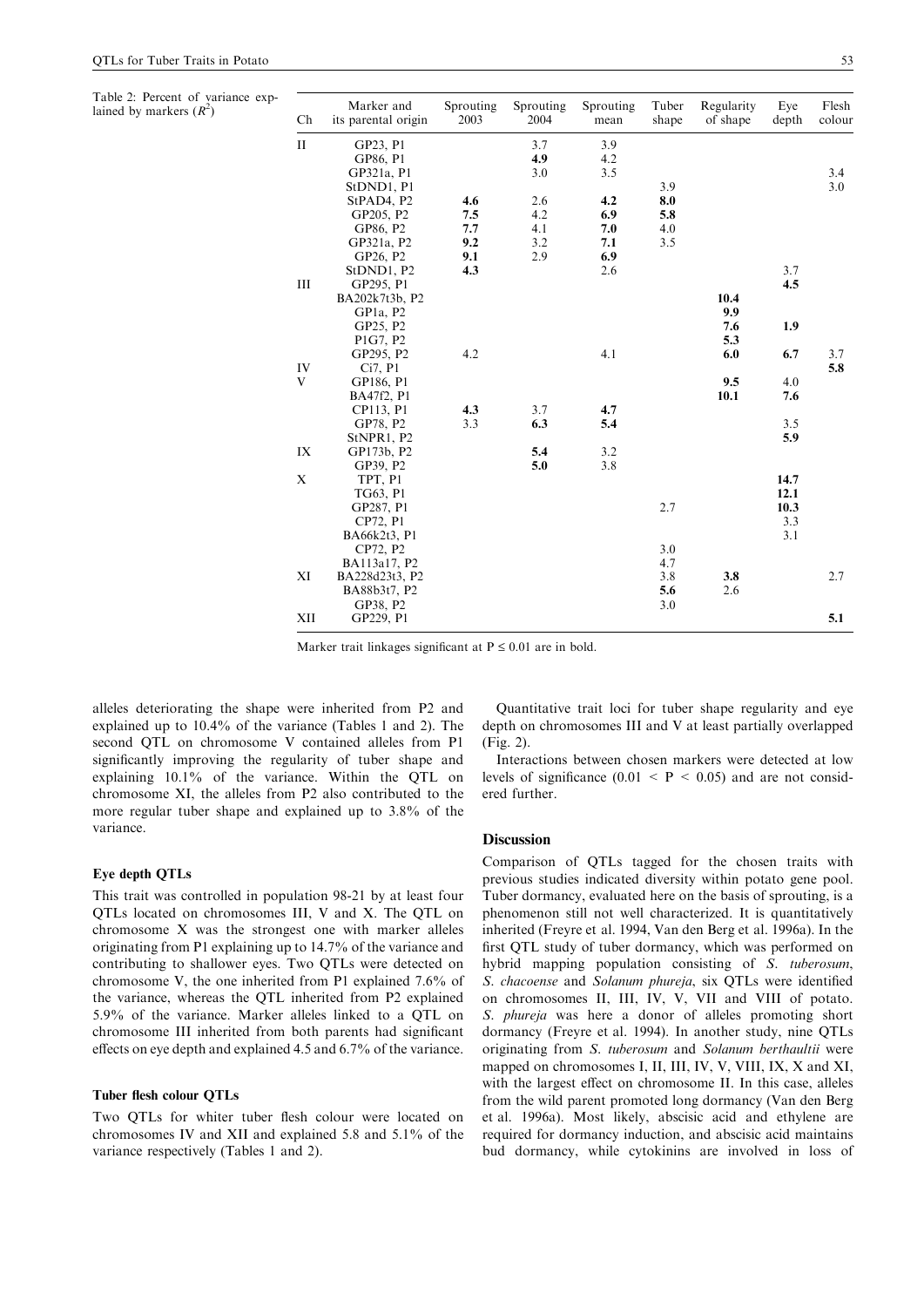dormancy (Suttle 2004). The most important QTL identified on chromosome II, explaining 31% of the variance (Van den Berg et al. 1996a) is corresponding to the strongest QTL detected in population 98-21, having in the pedigree six Solanum species. Moreover, QTL controlling abscisic acid content was also localized in the same region of chromosome II as a QTL for dormancy (Šimko et al. 1997). Another study detected in this region not only QTL for abscisic acid content but also for the content of one more plant hormone, a jasmonic acid derivative, called tuberonic acid (Ewing et al. 2004). The role of tuberonic acid and other jasmonates in tuber dormancy is not determined (Suttle 2004). QTLs for dormancy, most probably corresponding to those detected in population 98-21 on chromosomes V and IX, were also identified by Freyre et al. (1994) (on chromosomes V and IX) and Van den Berg et al. (1996a,b) (on chromosome V).

In the previous reports, although the putative presence of minor QTLs has been acknowledged, eye depth and tuber shape have been reported as encoded by the two major loci, located close to each other on chromosome X (Van Eck et al. 1994, Li et al. 2005). In the population 98-21, eye depth and tuber shape were influenced by more than two loci and only strong effect of the region on chromosome X on eye depth was detected, while it had very weak influence on tuber shape. Additional QTLs for eye depth were found on chromosomes III and V. QTLs for tuber shape were in our study detected on chromosomes II and XI. This situation can be explained by a very limited resolution of our genetic map, which leaves a possibility of omission of the certain locus on chromosome X. When we compared the maps of chromosome X on the basis of common markers and intervals between them (http: //gabi.rzpd.de/database/maps.shtml) both loci Ro/ro and Eyd/eyd (Van Eck et al. 1994, Li et al. 2005) theoretically were located between markers TPT and TG63 scored in population 98-21. Although the gap between these markers is big (24 cM), we still suspect that the effect of  $Ro/ro$  locus should be detectable by these markers, as the locus  $Evd/evd$ was. Other explanation is that locus  $Ro/ro$  was described in a hybrid population possessing S. tuberosum, S. phureja and S. vernei in pedigree (Van Eck et al. 1994), while in population 98-21 different species could have contributed different loci. In one more population, QTLs for tuber shape have been mapped to chromosomes VII, XII and unassigned linkage group that could be chromosome X (Sørensen 2006). The linkage of deep eyes with round shape of tubers described previously (Li et al. 2005), was in population 98-21 observed only as a very weakly significant correlation.

The least is known about the inheritance of tuber shape regularity, as it is a complex trait depending on many components, such as depths of indentations, presents of various tuber defects and uniformity of tuber shape (Doman'ski 2001). Nevertheless, it is an important trait in potato breeding (Kerlan and Ellisèche 2000, Domański 2001). In population 98-21 two QTLs for the shape regularity were identified on chromosomes III and V, partially overlapping with minor OTLs for eye depth.

Tuber flesh colour depends on carotenoid content. Locus  $Y/y$  on chromosome III conferring different tuber flesh colours (Bonierbale et al. 1988, Brown et al. 1993) has been shown to overlap on Solanaceae synteny map with a QTL for a carotenoid-dependant red pigmentation of Capsicum annum fruit (Thorup et al. 2000, Ben Chaim et al. 2001). Moreover, two candidate genes encoding  $\beta$ -carotene hydroxylase and

phytoene synthase, located in the corresponding position and involved in carotenoid metabolism, have been identified in tomato (Thorup et al. 2000). In population 98-21 two QTLs for tuber flesh colour were identified on chromosomes IV and XII, even though a minor putative QTL was also detected on chromosome III. We can hypothesize that the genotypes of both parents were  $y/y$  and the pale yellow colour of P2 was due to minor modifying genes, as yellow flesh was observed in only one individual and deep yellow flesh was not observed at all in the progeny. However, we cannot exclude that locus  $Y/y$  plays an important role in flesh colour determination also in population 98-21, especially because the QTLs on chromosome IV and XII explained only small fractions of variance observed for this trait and because the number of mapped markers was limited.

It cannot be excluded that different wild species contributed to the various mapping populations and most likely brought in new alleles, but maybe also new loci. Most likely the number of the detected QTLs was not exhausted and the accuracy of their chromosomal localization was low because of poor resolution of our genetic map. Nevertheless, novel QTLs for most of the investigated traits were detected in the population 98-21. There were also QTLs that seemed to be universal e.g. QTL for dormancy on chromosome II (Freyre et al. 1994, Van den Berg et al. 1996a) or QTL for eye depth on chromosome X (Li et al. 2005).

On the basis of assessment of numerous traits, with the traits described here among them, promising clones combining late blight resistance with decent level of tuber characteristics were selected from population 98-21 for prebreeding of parental lines for new potato cultivars.

# Acknowledgements

The authors thank Professor E. Zimnoch-Guzowska and Dr W. Marczewski for the critical reading of the manuscript.

#### References

- Ben Chaim, A., I. Paran, R. C. Grube, M. Jahn, R. van Wijk, and J. Peleman, 2001: QTL mapping of fruit-related traits in pepper (Capsicum annuum). Theor. Appl. Genet. 102, 1016—1028.
- Bonierbale, M. W., R. L. Plaisted, and S. D. Tanksley, 1988: RFLP maps based on common set of clones reveal modes of chromosomal evolution in potato and tomato. Genetics 120, 1095—1103.
- Brown, C. R., C. G. Edwards, C-P. Yang, and B. B. Dean, 1993: Orange flesh trait in potato: inheritance and carotenoid content. J. Am. Soc. Hortic. Sci. 118, 145—150.
- Domański, L., 2001: Assessment of Morphological Characters of Potato Tubers. Monografie i Rozprawy Naukowe IHAR, Radzików, Poland 10a, 92-95.
- Ewing, E. E., I. Simko, E. A. Omer, and P. J. Davies, 2004: Polygene mapping as a tool to study the physiology of potato tuberization and dormancy. Am. J. Potato Res. 81, 281—289.
- FAOSTAT, 2006. Food and Agricultural Organization of the United Nations Statistical Database, http://faostat.fao.org.
- Freyre, R., S. Warnke, B. Sosinski, and D. S. Douches, 1994: Quantitative trait locus analysis of tuber dormancy in diploid potato (Solanum spp.). Theor. Appl. Genet. 89, 474—480.
- Kerlan, M. C., and D. Ellisèche, 2000: Tuber quality: objectives in breeding and breeding research. Plant Breeding and Seed Sci. 44,  $21 - 35$ .
- Li, X.-Q., H. De Jong, D. M. De Jong, and W. S. De Jong, 2005: Inheritance and genetic mapping of tuber eye depth in cultivated diploid potatoes. Theor. Appl. Genet. 110, 1068—1073.